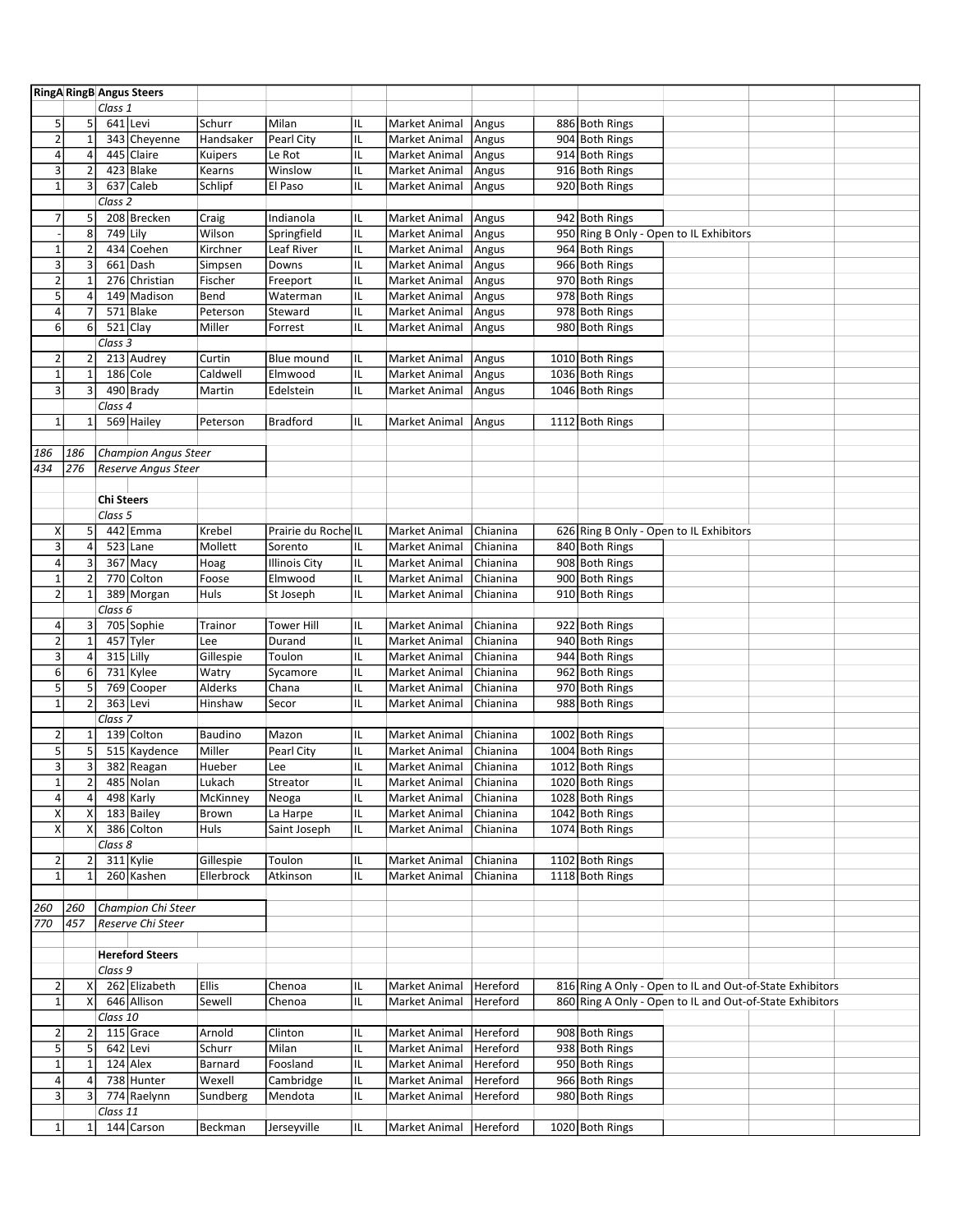| 3                         | 3                |            | 300 Caleb                       | Funk                | Dwight          | IL       | Market Animal                  | Hereford                   | 1068 Both Rings                         |  |  |
|---------------------------|------------------|------------|---------------------------------|---------------------|-----------------|----------|--------------------------------|----------------------------|-----------------------------------------|--|--|
| $\overline{2}$            | $\overline{2}$   |            | 558 Nolan                       | Orwig               | Toulon          | IL       | <b>Market Animal</b>           | Hereford                   | 1092 Both Rings                         |  |  |
|                           |                  |            |                                 |                     |                 |          |                                |                            |                                         |  |  |
| 124                       | 124              |            | Champion Hereford Steer         |                     |                 |          |                                |                            |                                         |  |  |
| 115                       | 115              |            | <b>Reserve Hereford Steer</b>   |                     |                 |          |                                |                            |                                         |  |  |
|                           |                  |            |                                 |                     |                 |          |                                |                            |                                         |  |  |
|                           |                  |            | <b>Maine Steers</b>             |                     |                 |          |                                |                            |                                         |  |  |
|                           |                  | Class 12   |                                 |                     |                 |          |                                |                            |                                         |  |  |
| 3                         | 3                |            | 399 Brody                       | Ingram              | Winchester      | IL       | Market Animal                  | Maine                      | 844 Both Rings                          |  |  |
| $\overline{5}$            | 5                |            | 768 Jace                        | Featherlin          | Ellisville      | IL       | Market Animal                  | Maine                      | 850 Both Rings                          |  |  |
| 4                         | 6                |            | 686 Logan                       | Suddeth             | Steward         | IL       | Market Animal                  | Maine                      | 874 Both Rings                          |  |  |
| $\overline{7}$            | 7                |            | 385 Brooklynn                   | Hulmes              | Lee             | IL       | Market Animal                  | Maine                      | 884 Both Rings                          |  |  |
| $\mathbf 2$               | $\overline{2}$   |            | 626 Kylie                       | Saathoff            | Manteno         | IL       | Market Animal                  | Maine                      | 884 Both Rings                          |  |  |
| 6                         | 4                |            | 308 Colby                       | Gentle              | <b>Bradford</b> | IL       | Market Animal                  | Maine                      | 898 Both Rings                          |  |  |
| $\mathbf 1$               | $\mathbf{1}$     |            | 123 Alex                        | Barnard             | Foosland        | IL       | Market Animal                  | Maine                      | 900 Both Rings                          |  |  |
|                           |                  | Class $13$ |                                 |                     |                 |          |                                |                            |                                         |  |  |
| $\overline{2}$            | 2                |            | 547 Sam                         | Nightingale         | Orion           | IL       | Market Animal                  | Maine                      | 924 Both Rings                          |  |  |
| $\mathbf 1$               | $\mathbf 1$      |            | 140 Jaxon                       | Baudino             | Mazon           | IL       | Market Animal                  | Maine                      | 942 Both Rings                          |  |  |
| 5                         | 3                |            | 429 Caidence                    | Kies                | Geneseo         | IL       | Market Animal                  | Maine                      | 946 Both Rings                          |  |  |
| 4                         | 5                | 320 lvy    |                                 | Goodbred            | Lee             | IL       | Market Animal                  | Maine                      | 966 Both Rings                          |  |  |
| 6                         | 6                |            | 697 Robbie                      | Thurow              | Davis Junction  | IL       | Market Animal                  | Maine                      | 986 Both Rings                          |  |  |
| $\mathsf 3$               | 4                |            | 364 Levi                        | Hinshaw             | Secor           | IL       | Market Animal                  | Maine                      | 990 Both Rings                          |  |  |
|                           |                  | Class 14   |                                 |                     |                 |          |                                |                            |                                         |  |  |
| $\overline{2}$            | 3                |            | 414 Jeron                       | Johnson             | Sheridan        | IL       | Market Animal                  | Maine                      | 1056 Both Rings                         |  |  |
| $\mathsf 3$               | 2                |            | $254$ Ella                      | Eathington          | Avon            | IL       | Market Animal                  | Maine                      | 1100 Both Rings                         |  |  |
| $\mathbf 1$               | $\mathbf{1}$     |            | 197 Abby                        | Clapp               | LeRoy           | IL       | Market Animal                  | Maine                      | 1110 Both Rings                         |  |  |
| 4                         | $\overline{4}$   |            | 482 Myah                        | Little              | Murrayville     | IL       | <b>Market Animal</b>           | Maine                      | 1124 Both Rings                         |  |  |
|                           |                  |            |                                 |                     |                 |          |                                |                            |                                         |  |  |
| 140                       | 197              |            | <b>Champion Maine Steer</b>     |                     |                 |          |                                |                            |                                         |  |  |
| 123                       | 140              |            | <b>Reserve Maine Steer</b>      |                     |                 |          |                                |                            |                                         |  |  |
|                           |                  |            |                                 |                     |                 |          |                                |                            |                                         |  |  |
|                           |                  |            | <b>Shorthorn Steers</b>         |                     |                 |          |                                |                            |                                         |  |  |
|                           |                  | Class 15   |                                 |                     |                 |          |                                |                            |                                         |  |  |
|                           |                  |            |                                 | Hulmes              |                 |          | <b>Market Animal</b>           | Shorthorn                  | 772 Both Rings                          |  |  |
| $\mathbf 1$               | 1                |            | 384 Brooklynn                   |                     | Lee             | IL       |                                |                            |                                         |  |  |
|                           |                  |            |                                 |                     |                 |          |                                |                            |                                         |  |  |
| X                         | $\overline{2}$   |            | 419 Jessica                     | Johnson             | Good Hope       | IL       | Market Animal                  | Shorthorn                  | 784 Ring B Only - Open to IL Exhibitors |  |  |
|                           |                  | Class 16   |                                 |                     |                 |          |                                |                            |                                         |  |  |
| $\ensuremath{\mathsf{3}}$ | 3                |            | 150 James                       | Bend                | Waterman        | IL       | Market Animal                  | Shorthorn                  | 812 Both Rings                          |  |  |
| $\mathbf 1$               | $\mathbf 1$      |            | 625 Kylie                       | Saathoff            | Manteno         | IL       | Market Animal                  | Shorthorn                  | 854 Both Rings                          |  |  |
| $\overline{2}$            | $\overline{2}$   |            | 379 Mark                        | Hopkins             | Esmond          | IL       | Market Animal                  | Shorthorn                  | 864 Both Rings                          |  |  |
|                           |                  | Class 17   |                                 |                     |                 |          |                                |                            |                                         |  |  |
| $\overline{7}$            | 7                |            | 301 Caleb                       | Funk                | Dwight          | IL       | Market Animal                  | Shorthorn                  | 910 Both Rings                          |  |  |
| 8                         | Χ                |            | 337 Paige                       | Hadden              | Jackonville     | IL       | Market Animal                  | Shorthorn                  | 920 Both Rings                          |  |  |
| $\mathbf 2$               | $\mathbf 1$      |            | 745 Josie                       | Wiggim              | Princeton       | IL       | Market Animal                  | Shorthorn                  | 920 Both Rings                          |  |  |
| $\mathbf 1$               | $\mathbf 2$      |            | 388 Casen                       | Huls                | Saint Joseph    | IL       | Market Animal                  | Shorthorn                  | 940 Both Rings                          |  |  |
| 5                         | 3                |            | 662 Dash                        | Simpsen             | Downs           | IL       | Market Animal                  | Shorthorn                  | 954 Both Rings                          |  |  |
| $\boldsymbol{6}$          | $6 \overline{6}$ |            | 283 Grayson                     | Foran               | Williamsville   | IL       | Market Animal                  | <b>Shorthorn</b>           | 960 Both Rings                          |  |  |
| 4                         | 5                |            | 552 Elizabeth                   | O'Donnell           | <b>Big Rock</b> | IL.      | Market Animal                  | Shorthorn                  | 968 Both Rings                          |  |  |
| $\overline{3}$            | 4                |            | 146 Maci                        | Beckman             | Jerseyville     | IL       | Market Animal                  | Shorthorn                  | 972 Both Rings                          |  |  |
|                           |                  | Class 18   |                                 |                     |                 |          |                                |                            |                                         |  |  |
| $\mathbf{1}$              | 1                |            | 455 Amber                       | Lee                 | Durand          | IL       | Market Animal                  | Shorthorn                  | 996 Both Rings                          |  |  |
| $\overline{2}$            | $\overline{2}$   |            | 397 Brody                       | Ingram              | Winchester      | IL       | Market Animal                  | Shorthorn                  | 1020 Both Rings                         |  |  |
|                           |                  |            |                                 |                     |                 |          |                                |                            |                                         |  |  |
| 455                       | 745              |            | <b>Champion Shorthorn Steer</b> |                     |                 |          |                                |                            |                                         |  |  |
| 625                       | 625              |            | Reserve Shorthorn Steer         |                     |                 |          |                                |                            |                                         |  |  |
|                           |                  |            |                                 |                     |                 |          |                                |                            |                                         |  |  |
|                           |                  |            | <b>Shorthorn Plus Steers</b>    |                     |                 |          |                                |                            |                                         |  |  |
|                           |                  | Class 19   |                                 |                     |                 |          |                                |                            |                                         |  |  |
|                           |                  |            |                                 |                     |                 | IL       |                                |                            |                                         |  |  |
| $\mathbf{1}$              | X                |            | 629 Aria                        | Sansone             | Newark          |          | Market Animal                  | Shorthorn P                | 590 Both Rings                          |  |  |
|                           |                  | Class 20   |                                 |                     |                 |          |                                |                            |                                         |  |  |
| 5                         | 5                |            | 762 Brock                       | Clement             | Pontiac         | IL.      | Market Animal                  | Shorthorn P                | 824 Both Rings                          |  |  |
| $\mathbf 1$               | $\mathbf 1$      |            | 335 Paige                       | Hadden              | Jackonville     | IL       | Market Animal                  | Shorthorn P                | 868 Both Rings                          |  |  |
| $\overline{\mathbf{3}}$   | 4                |            | 700 Charlotte                   | Schultz             | Windsor         | IL.      | Market Animal                  | Shorthorn P                | 892 Both Rings                          |  |  |
| $\overline{2}$            | 3                |            | 259 Parker                      | Eddinger            | Winchester      | IL.      | Market Animal                  | Shorthorn P                | 902 Both Rings                          |  |  |
| $\overline{4}$            | $\overline{2}$   |            | 118 Caleb                       | Atten               | Clinton         | IL       | Market Animal                  | Shorthorn P                | 910 Both Rings                          |  |  |
|                           |                  | Class 21   |                                 |                     |                 |          |                                |                            |                                         |  |  |
| 3<br>$\overline{5}$       | 3<br>5           |            | 413 Zoe<br>321 Blake            | Johnson<br>Goodbred | Sycamore<br>Lee | IL<br>IL | Market Animal<br>Market Animal | Shorthorn P<br>Shorthorn P | 926 Both Rings<br>928 Both Rings        |  |  |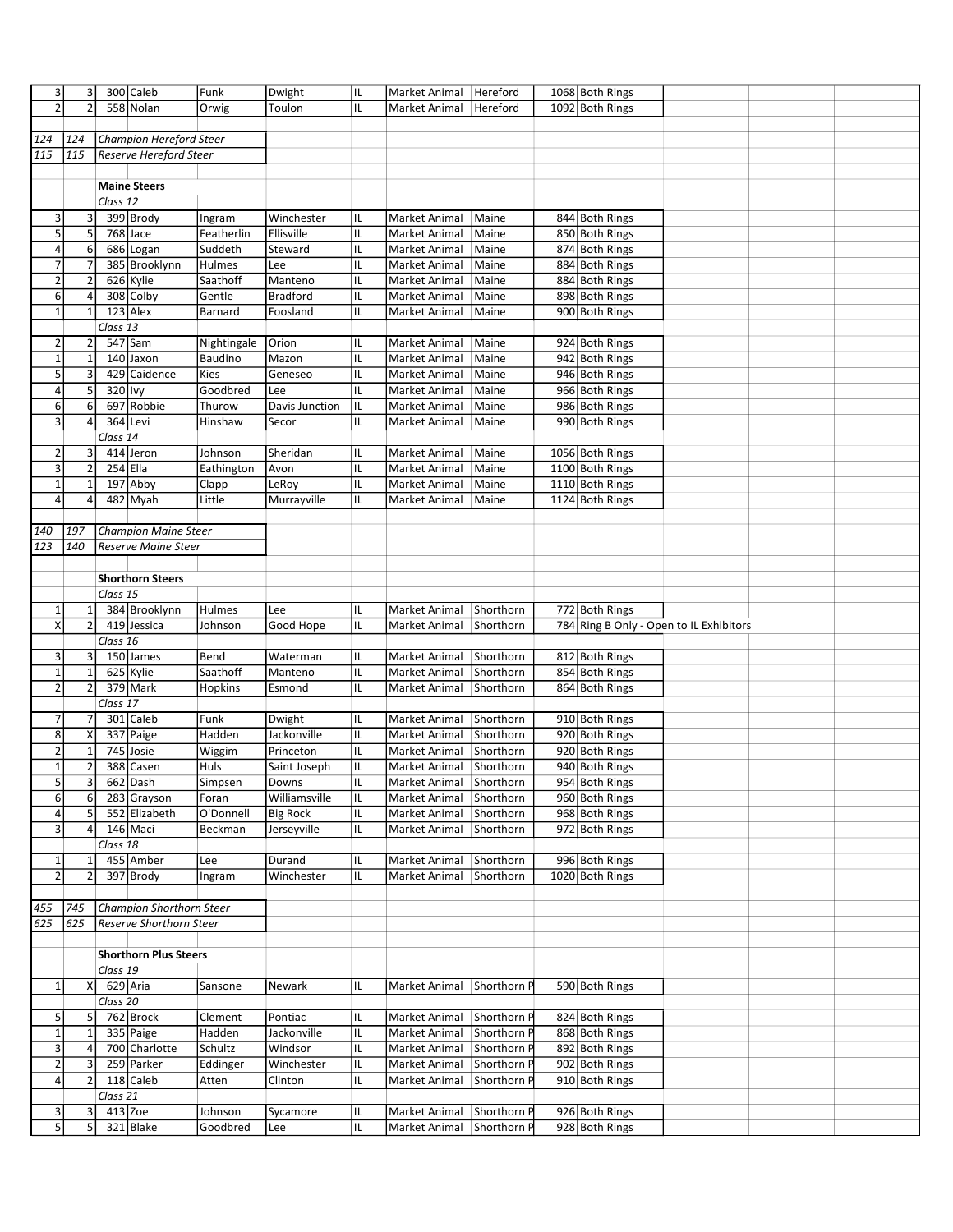| 4                         | 4                       |                     | 503 Colby                       | Metzger         | Charleston      | IL | Market Animal        | Shorthorn P | 932 Both Rings                          |                                                          |  |
|---------------------------|-------------------------|---------------------|---------------------------------|-----------------|-----------------|----|----------------------|-------------|-----------------------------------------|----------------------------------------------------------|--|
| $\mathbf 1$               | $\mathbf{1}$            |                     | 546 Madeline                    | Nightingale     | Orion           | IL | Market Animal        | Shorthorn P | 968 Both Rings                          |                                                          |  |
| $\overline{2}$            | $\overline{2}$          |                     | 267 Mackenzie                   | Engel           | Hampshire       | IL | Market Animal        | Shorthorn P | 996 Both Rings                          |                                                          |  |
|                           |                         | Class 22            |                                 |                 |                 |    |                      |             |                                         |                                                          |  |
|                           |                         |                     |                                 |                 |                 |    |                      |             |                                         |                                                          |  |
| $\overline{2}$            | Χ                       |                     | 469 Kaolin                      | Lewis           | Salem           | IL | Market Animal        | Shorthorn P | 1016 Both Rings                         |                                                          |  |
| $\sqrt{4}$                | υ                       |                     | 691 Wyatt                       | Swamson         | Byron           | IL | Market Animal        | Shorthorn F | 1042 Both Rings                         |                                                          |  |
| 3                         | $\overline{2}$          |                     | 712 alexa                       | turner          | mahomet         | IL | Market Animal        | Shorthorn F | 1054 Both Rings                         |                                                          |  |
| $1\,$                     | $\mathbf{1}$            |                     | $350$ Jess                      | Hawk            | Earlville       | IL | Market Animal        | Shorthorn F | 1074 Both Rings                         |                                                          |  |
| $5\overline{)}$           |                         |                     |                                 |                 |                 |    |                      |             |                                         |                                                          |  |
|                           | 4                       |                     | 345 Grant                       | Hardy           | Princeton       | IL | Market Animal        | Shorthorn F | 1082 Both Rings                         |                                                          |  |
|                           |                         |                     |                                 |                 |                 |    |                      |             |                                         |                                                          |  |
| 350                       | 350                     |                     | Champion Shorthorn Plus Steer   |                 |                 |    |                      |             |                                         |                                                          |  |
| 335                       | 546                     |                     | Reserve Shorthorn Plus Steer    |                 |                 |    |                      |             |                                         |                                                          |  |
|                           |                         |                     |                                 |                 |                 |    |                      |             |                                         |                                                          |  |
|                           |                         |                     | <b>Simmental Steers</b>         |                 |                 |    |                      |             |                                         |                                                          |  |
|                           |                         |                     |                                 |                 |                 |    |                      |             |                                         |                                                          |  |
|                           |                         | Class 23            |                                 |                 |                 |    |                      |             |                                         |                                                          |  |
| 3                         | 3                       |                     | 713 Maygen                      | Ulrich          | lowpoint        | IL | Market Animal        | Simmental   | 806 Both Rings                          |                                                          |  |
| $1\,$                     | $\mathbf 1$             |                     | 365 Levi                        | Hinshaw         | Secor           | IL | Market Animal        | Simmental   | 824 Both Rings                          |                                                          |  |
| $\mathbf 2$               | $\overline{2}$          |                     | 480 Ainsley                     | Link            | Rio             | IL | Market Animal        | Simmental   | 850 Both Rings                          |                                                          |  |
|                           |                         | Class 24            |                                 |                 |                 |    |                      |             |                                         |                                                          |  |
|                           |                         |                     |                                 |                 |                 |    |                      |             |                                         |                                                          |  |
| $\mathbf{1}$              | Χ                       |                     | 324 Chase                       | Graham          | Cuba City       | WI | Market Animal        | Simmental   |                                         | 910 Ring A Only - Open to IL and Out-of-State Exhibitors |  |
| 4                         | 4                       |                     | 732 Kylee                       | Watry           | Sycamore        | IL | Market Animal        | Simmental   | 922 Both Rings                          |                                                          |  |
| $\mathbf 2$               | $\mathbf 1$             |                     | 169 Jacob                       | <b>Bressner</b> | Graymont        | IL | Market Animal        | Simmental   | 986 Both Rings                          |                                                          |  |
| 3                         | $\overline{2}$          |                     | 666 Nathan                      | Spangler        | Marietta        | IL | Market Animal        | Simmental   | 986 Both Rings                          |                                                          |  |
| 5                         | $\overline{\mathbf{3}}$ |                     | 698 Joseph                      | Thurow          | Davis Junction  | IL | Market Animal        | Simmental   | 990 Both Rings                          |                                                          |  |
|                           |                         | Class 25            |                                 |                 |                 |    |                      |             |                                         |                                                          |  |
|                           |                         |                     |                                 |                 |                 |    |                      |             |                                         |                                                          |  |
| 6                         | 6                       |                     | 483 Landon                      | Loschen         | Paxton          | IL | <b>Market Animal</b> | Simmental   | 1008 Both Rings                         |                                                          |  |
| 8                         | $\bf 8$                 |                     | 395 Avery                       | Hunter          | <b>Burnside</b> | IL | Market Animal        | Simmental   | 1012 Both Rings                         |                                                          |  |
| $\sqrt{4}$                | $\overline{2}$          |                     | 381 Payton                      | Hueber          | Lee             | IL | Market Animal        | Simmental   | 1016 Both Rings                         |                                                          |  |
| $\overline{7}$            | 5                       |                     | 689 Connor                      | Suits           | Rantoul         | IL | Market Animal        | Simmental   | 1026 Both Rings                         |                                                          |  |
|                           |                         |                     |                                 |                 |                 |    |                      |             |                                         |                                                          |  |
| $\mathbf 1$               | $\mathbf 1$             | 484                 | John                            | Lukach          | Streator        | IL | Market Animal        | Simmental   | 1040 Both Rings                         |                                                          |  |
| $\mathbf 2$               | $\pmb{4}$               | 472                 | Parker                          | Lewis           | Salem           | IL | Market Animal        | Simmental   | 1048 Both Rings                         |                                                          |  |
| 3                         | 3                       |                     | 549 John                        | Nightingale     | Orion           | IL | Market Animal        | Simmental   | 1052 Both Rings                         |                                                          |  |
| $5\overline{)}$           | $\overline{7}$          |                     | 473 Parker                      | Lewis           | Salem           | IL | Market Animal        | Simmental   | 1054 Both Rings                         |                                                          |  |
|                           |                         | Class 26            |                                 |                 |                 |    |                      |             |                                         |                                                          |  |
|                           |                         |                     | 742 Emma                        | Whitaker        |                 |    |                      |             |                                         |                                                          |  |
| $\overline{2}$            | $\overline{2}$          |                     |                                 |                 | Carthage        | IL | Market Animal        | Simmental   | 1086 Both Rings                         |                                                          |  |
|                           |                         |                     |                                 |                 |                 |    |                      |             |                                         |                                                          |  |
| $\mathbf{1}$              | $\mathbf{1}$            |                     | 316 Tyson                       | Gillespie       | Toulon          | IL | Market Animal        | Simmental   | 1108 Both Rings                         |                                                          |  |
|                           |                         |                     |                                 |                 |                 |    |                      |             |                                         |                                                          |  |
| 484                       | 484                     |                     | <b>Champion Simmental Steer</b> |                 |                 |    |                      |             |                                         |                                                          |  |
|                           |                         |                     |                                 |                 |                 |    |                      |             |                                         |                                                          |  |
| 472                       | 381                     |                     | Reserve Simmental Steer         |                 |                 |    |                      |             |                                         |                                                          |  |
|                           |                         |                     |                                 |                 |                 |    |                      |             |                                         |                                                          |  |
|                           |                         |                     | <b>AOB Steers</b>               |                 |                 |    |                      |             |                                         |                                                          |  |
|                           |                         | Class 27            |                                 |                 |                 |    |                      |             |                                         |                                                          |  |
| 4                         | 4                       |                     | 103 Hailey                      | Allen           | Wyoming         | IL | <b>Market Animal</b> | Simmental   | 834 Both Rings                          |                                                          |  |
| $\overline{2}$            | $\mathbf{2}$            |                     | 187 Cole                        | Caldwell        | Elmwood         | IL | Market Animal        | <b>AOB</b>  | 844 Both Rings                          |                                                          |  |
|                           |                         |                     |                                 |                 |                 |    |                      |             |                                         |                                                          |  |
| $\mathbf{3}$              | 3                       |                     | 344 Maddie                      | Hanson          | Danforth        | IL | Market Animal        | AOB         | 870 Both Rings                          |                                                          |  |
| $\mathbf 1$               | $\mathbf{1}$            |                     | 329 Nalaney                     | Guyer           | Robinson        | IL | Market Animal        | <b>AOB</b>  | 874 Both Rings                          |                                                          |  |
|                           |                         | Class <sub>28</sub> |                                 |                 |                 |    |                      |             |                                         |                                                          |  |
| $\overline{2}$            | $\overline{2}$          |                     | 170 Jared                       | <b>Bressner</b> | Graymont        | IL | Market Animal        | <b>AOB</b>  | 912 Both Rings                          |                                                          |  |
| $\mathbf 1$               | $\mathbf{1}$            |                     | 322 Brayden                     | Goodbred        | Lee             | IL | Market Animal        | <b>AOB</b>  | 938 Both Rings                          |                                                          |  |
|                           |                         |                     |                                 |                 |                 |    |                      |             |                                         |                                                          |  |
|                           |                         |                     |                                 |                 |                 |    |                      |             |                                         |                                                          |  |
| 329                       | 329                     |                     | Champion AOB Steer              |                 |                 |    |                      |             |                                         |                                                          |  |
| 187                       | 187                     |                     | Reserve AOB Steer               |                 |                 |    |                      |             |                                         |                                                          |  |
|                           |                         |                     |                                 |                 |                 |    |                      |             |                                         |                                                          |  |
|                           |                         |                     | <b>Crossbred Steers</b>         |                 |                 |    |                      |             |                                         |                                                          |  |
|                           |                         | Class 29            |                                 |                 |                 |    |                      |             |                                         |                                                          |  |
|                           |                         |                     |                                 |                 | Altona          | IL |                      |             |                                         |                                                          |  |
| $\sqrt{4}$                | 4                       |                     | 408 Wravenna                    | Johnson         |                 |    | Market Animal        | Crossbred   | 762 Both Rings                          |                                                          |  |
| $\mathbf 2$               | 3                       |                     | 500 Mckenna                     | Merritt         | Carthage        | IL | Market Animal        | Crossbred   | 770 Both Rings                          |                                                          |  |
| $\mathbf 1$               | $\overline{2}$          |                     | 744 Zac                         | Wiggim          | Princeton       | IL | Market Animal        | Crossbred   | 792 Both Rings                          |                                                          |  |
| $\pmb{\mathsf{X}}$        | X                       |                     | 157 Jeremiah                    | Blakeley        | Havana          | IL | Market Animal        | Crossbred   | 802 Ring B Only - Open to IL Exhibitors |                                                          |  |
| $\ensuremath{\mathsf{3}}$ | $\mathbf{1}$            |                     | 572 Maddie                      | Plante          | Glenview        | IL | Market Animal        | Crossbred   | 814 Both Rings                          |                                                          |  |
|                           |                         |                     |                                 |                 |                 |    |                      |             |                                         |                                                          |  |
|                           |                         | Class 30            |                                 |                 |                 |    |                      |             |                                         |                                                          |  |
| 6                         | 4                       |                     | 383 Brooklynn                   | Hulmes          | Lee             | IL | Market Animal        | Crossbred   | 846 Both Rings                          |                                                          |  |
| $\overline{7}$            | $5\overline{)}$         |                     | 604 Brayden                     | Richardson      | Jacksonville    | IL | Market Animal        | Crossbred   | 850 Both Rings                          |                                                          |  |
| $\mathbf 1$               | $\mathbf{1}$            |                     | 373 Carter                      | Hoge            | Good Hope       | IL | Market Animal        | Crossbred   | 852 Both Rings                          |                                                          |  |
| $\sf 5$                   | 6                       |                     | 171 Jared                       | <b>Bressner</b> | Graymont        | IL | Market Animal        | Crossbred   | 856 Both Rings                          |                                                          |  |
| $\mathbf{3}$              | $\overline{2}$          |                     | 314 Chet                        | Gillespie       | Toulon          | IL | Market Animal        | Crossbred   | 858 Both Rings                          |                                                          |  |
| $\pmb{4}$                 | $\mathbf{3}$            |                     | 361 Cade                        | Hinshaw         | Hudson          | IL | Market Animal        | Crossbred   | 862 Both Rings                          |                                                          |  |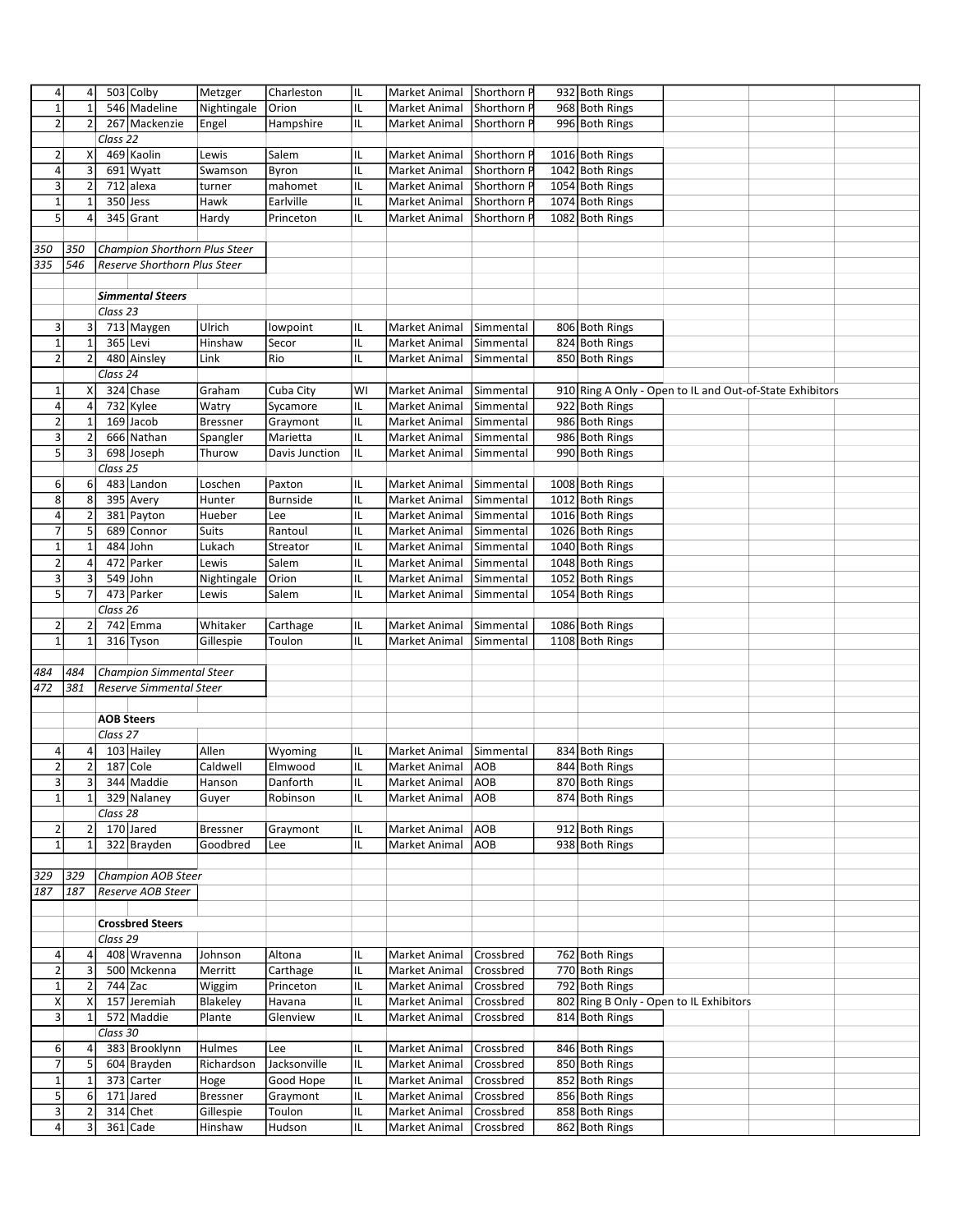| X                       | 8              |          | 249 Adelaide                                           | <b>Dunkirk</b> | MORRISONVILLEIL                                                                            |     | Market Animal                            | <b>Crossbred</b> |                                          | 870 Ring B Only - Open to IL Exhibitors |  |
|-------------------------|----------------|----------|--------------------------------------------------------|----------------|--------------------------------------------------------------------------------------------|-----|------------------------------------------|------------------|------------------------------------------|-----------------------------------------|--|
| $\overline{2}$          | $\overline{7}$ |          | 612 Cole                                               | Riemann        | Raymond                                                                                    | IL  | Market Animal                            | Crossbred        | 872 Both Rings                           |                                         |  |
|                         |                | Class 31 |                                                        |                |                                                                                            |     |                                          |                  |                                          |                                         |  |
| 4                       | 4              |          | 696 Robbie                                             | Thurow         | Davis Junction                                                                             | IL  | Market Animal                            | Crossbred        | 890 Both Rings                           |                                         |  |
| 6                       | 6              |          | 406 Ava                                                | Johnson        | Altona                                                                                     | IL  | Market Animal                            | Crossbred        | 896 Both Rings                           |                                         |  |
| 3                       | 5              |          | 622 Lanie                                              | Rueter         | Winchester                                                                                 | IL  |                                          |                  |                                          |                                         |  |
|                         |                |          |                                                        |                |                                                                                            |     | Market Animal                            | Crossbred        | 902 Both Rings                           |                                         |  |
| $\mathbf 2$             | 3              |          | $120$ Clay                                             | Aylesworth     | Mount Pulaski                                                                              | IL  | Market Animal                            | Crossbred        | 904 Both Rings                           |                                         |  |
| $\mathbf 1$             | $\mathbf{1}$   |          | 512 Adam                                               | Miller         | Gridley                                                                                    | IL. | Market Animal                            | Crossbred        | 912 Both Rings                           |                                         |  |
| $\overline{5}$          | $\overline{2}$ |          | 425 Carter                                             | Keller         | McNabb                                                                                     | IL. | Market Animal                            | <b>Crossbred</b> | 918 Both Rings                           |                                         |  |
|                         |                |          |                                                        |                | Division 1 Crossbred Champion Ring A: 425 Adam Miller                                      |     |                                          |                  | Reserve Champion Ring B: 373 Carter Hoge |                                         |  |
|                         |                |          | Division 1 Crossbred Chamion RIng B: 425 Adam Miller   |                |                                                                                            |     | Reserve Champion Ring B: 373 Carter Hoge |                  |                                          |                                         |  |
|                         |                | Class 32 |                                                        |                |                                                                                            |     |                                          |                  |                                          |                                         |  |
| 8                       | 8              |          | 763 Drew                                               | Clement        | Pontiac                                                                                    | IL  | Market Animal                            | Crossbred        | 924 Both Rings                           |                                         |  |
| $\overline{5}$          | $\pmb{4}$      |          | 575 Shay                                               | Powell         | St. Augustine                                                                              | IL. | Market Animal                            | Crossbred        | 924 Both Rings                           |                                         |  |
| $\mathbf 1$             | $\mathbf 1$    |          | 327 Ashtin                                             | Guyer          | Robinson                                                                                   | IL  | Market Animal                            | Crossbred        | 928 Both Rings                           |                                         |  |
| $\overline{7}$          | 7              |          | 346 Grant                                              | Hardy          | Princeton                                                                                  | IL  | Market Animal                            | Crossbred        | 928 Both Rings                           |                                         |  |
| $\mathbf 2$             | 3              | 245      | Kinlynn                                                | Dryer          | Merna                                                                                      | IL. | Market Animal                            | Crossbred        | 932 Both Rings                           |                                         |  |
| 4                       | 5              |          | 570 Allie                                              | Peterson       | Steward                                                                                    | IL  | Market Animal                            | Crossbred        | 940 Both Rings                           |                                         |  |
| 6                       | 6              | 477      | Parker                                                 | Lindskog       | Prophetstown                                                                               | IL  | Market Animal                            | Crossbred        | 950 Both Rings                           |                                         |  |
| $\mathsf 3$             | $\overline{2}$ |          | 511 Adam                                               | Miller         | Gridley                                                                                    | IL  | Market Animal                            | Crossbred        | 956 Both Rings                           |                                         |  |
|                         |                | Class 33 |                                                        |                |                                                                                            |     |                                          |                  |                                          |                                         |  |
| $\mathbf 2$             | 2              | 287      | Quinten                                                | Frederick      | Chadwick                                                                                   | IL  | Market Animal                            | Crossbred        | 968 Both Rings                           |                                         |  |
| $\sqrt{4}$              | 3              |          | 310 Jacob                                              | Gilfillan      | Avon                                                                                       | IL  | Market Animal                            | Crossbred        | 970 Both Rings                           |                                         |  |
|                         |                |          |                                                        |                |                                                                                            |     |                                          |                  |                                          |                                         |  |
| 3                       | $\mathbf{1}$   |          | 470 Porter                                             | Lewis          | Salem                                                                                      | IL  | Market Animal                            | Crossbred        | 974 Both Rings                           |                                         |  |
| $\mathbf 1$             | X              |          | 390 Morgan                                             | Huls           | St Joseph                                                                                  | IL  | Market Animal                            | Crossbred        | 978 Both Rings                           |                                         |  |
|                         |                | Class 34 |                                                        |                |                                                                                            |     |                                          |                  |                                          |                                         |  |
| 4                       | 4              |          | 586 Cole                                               | Rapp           | Pontiac                                                                                    | IL  | Market Animal                            | Crossbred        | 980 Both Rings                           |                                         |  |
| $\mathbf 1$             | $\mathbf 2$    |          | 332 Clara                                              | Haas           | Pontiac                                                                                    | IL  | Market Animal                            | Crossbred        | 982 Both Rings                           |                                         |  |
| $\mathbf 2$             | 1              |          | 165 Addyson                                            | Bradshaw       | abingdon                                                                                   | IL  | Market Animal                            | Crossbred        | 984 Both Rings                           |                                         |  |
| 5                       | 5              |          | 645 Anna                                               | Serven         | St.Augustine                                                                               | IL  | Market Animal                            | Crossbred        | 984 Both Rings                           |                                         |  |
| 3                       | $\overline{3}$ |          | 726 Brayden                                            | Walder         | Rankin                                                                                     | IL  | Market Animal                            | Crossbred        | 984 Both Rings                           |                                         |  |
|                         |                | Class 35 |                                                        |                |                                                                                            |     |                                          |                  |                                          |                                         |  |
| 3                       | 3              |          | 280 Drake                                              | Fletcher       | athens                                                                                     | IL  | Market Animal                            | Crossbred        | 992 Both Rings                           |                                         |  |
| $\mathbf 2$             | $\mathbf 2$    |          | 294 Landrey                                            | Freeman        | Winchester                                                                                 | IL  | Market Animal                            | Crossbred        | 996 Both Rings                           |                                         |  |
| $\overline{5}$          | 5              |          | 266 Lily                                               | Emge           | Coulterville                                                                               | IL. | Market Animal                            | Crossbred        | 998 Both Rings                           |                                         |  |
| $\sqrt{4}$              | 4              |          | 415 Jeron                                              | Johnson        | Sheridan                                                                                   | IL. | Market Animal                            | Crossbred        | 998 Both Rings                           |                                         |  |
| $\mathbf 1$             | $\mathbf{1}$   |          | 536 Keegan                                             | Murphy         | Seneca                                                                                     | IL  | Market Animal                            | Crossbred        | 1008 Both Rings                          |                                         |  |
|                         |                |          |                                                        |                | Division 2 Crossbred Champion Ring A: 536 Keegan Murphy                                    |     | Reserve Ring A: 327 Ashtir               |                  |                                          |                                         |  |
|                         |                |          |                                                        |                | Division 2 Crossbred Champion Ring B: 536 Keegan Murphy                                    |     | Reserve Ring B: Ashtin Guyer             |                  |                                          |                                         |  |
|                         |                | Class 36 |                                                        |                |                                                                                            |     |                                          |                  |                                          |                                         |  |
|                         |                |          |                                                        |                |                                                                                            |     |                                          |                  | 1028 Both Rings                          |                                         |  |
| 3                       | 2              |          | 479 Addysen                                            | Link           | Rio                                                                                        | IL  | Market Animal                            | Crossbred        |                                          |                                         |  |
| $\mathbf 2$             | Χ              |          | 248 George                                             | Sinclair       | Williamsburg                                                                               | IA  | Market Animal                            | Crossbred        | 1032 Ring A Only                         |                                         |  |
| 4                       | 3              |          | 551 Charlise                                           | O'Donnell      | <b>Big Rock</b>                                                                            | IL  | Market Animal                            | Crossbred        | 1048 Both Rings                          |                                         |  |
| $\mathbf 1$             | $\mathbf{1}$   |          | 304 Kade                                               | Gensini        | Hennepin                                                                                   | IL  | Market Animal                            | Crossbred        | 1066 Both Rings                          |                                         |  |
| $\mathbf{5}$            | 4              |          | 128 MaKenzie                                           | Bartlett       | Avon                                                                                       | IL  | Market Animal [Crossbred                 |                  | 1068 Both Rings                          |                                         |  |
|                         |                | Class 37 |                                                        |                |                                                                                            |     |                                          |                  |                                          |                                         |  |
| 5                       | 5              |          | 478 Parker                                             | Lindskog       | Prophetstown                                                                               | IL. | Market Animal                            | Crossbred        | 1074 Both Rings                          |                                         |  |
| $\overline{1}$          | $\mathbf 1$    |          | 387 Colton                                             | Huls           | Saint Joseph                                                                               | IL. | Market Animal                            | Crossbred        | 1076 Both Rings                          |                                         |  |
| $\mathsf 3$             | $\overline{2}$ |          | 117 zachary                                            | arthur         | avon                                                                                       | IL  | Market Animal                            | Crossbred        | 1078 Both Rings                          |                                         |  |
| $\sqrt{4}$              | 3              |          | 179 Maci                                               | <b>Brooks</b>  | Avon                                                                                       | IL. | Market Animal                            | Crossbred        | 1078 Both Rings                          |                                         |  |
| $\mathbf 2$             | 4              |          | 743 Carly                                              | Wiggim         | Princeton                                                                                  | IL  | Market Animal                            | Crossbred        | 1084 Both Rings                          |                                         |  |
|                         |                | Class 38 |                                                        |                |                                                                                            |     |                                          |                  |                                          |                                         |  |
| $\overline{2}$          | 3              |          | $621$ Mae                                              | Rueter         | Winchester                                                                                 | IL. | Market Animal                            | Crossbred        | 1102 Both Rings                          |                                         |  |
| 4                       | 4              |          | 113 Rachel                                             | Armold         | Greenfield                                                                                 | IL  | Market Animal                            | <b>Crossbred</b> | 1104 Both Rings                          |                                         |  |
| $\mathbf 1$             | $\mathbf{1}$   |          | 205 Erica                                              | Corzine        |                                                                                            | IL. |                                          | <b>Crossbred</b> | 1120 Both Rings                          |                                         |  |
|                         |                |          |                                                        | Shreeves       | Assumpiton                                                                                 |     | Market Animal                            |                  |                                          |                                         |  |
| $\overline{3}$          | $\overline{2}$ |          | 656 Will                                               |                | Gilson                                                                                     | IL. | Market Animal Crossbred                  |                  | 1122 Both Rings                          |                                         |  |
|                         |                |          |                                                        |                | Division 3 Crossbred Champion Ring A: 304 Kade Gensini Reserve Ring A: 248 George Sinclair |     |                                          |                  |                                          |                                         |  |
|                         |                |          | Division 3 Crossbred Champion Ring B: 304 Kade Gensini |                |                                                                                            |     | Reserve Ring B: 205 Erica COrzine        |                  |                                          |                                         |  |
|                         |                |          |                                                        |                |                                                                                            |     |                                          |                  |                                          |                                         |  |
| 304                     | 304            |          | <b>Champion Crossbred Steer</b>                        |                |                                                                                            |     |                                          |                  |                                          |                                         |  |
| 248                     | 512            |          | <b>Reserve Crossbred Steer</b>                         |                |                                                                                            |     |                                          |                  |                                          |                                         |  |
| 512                     | 536            |          | Third Overall Crossbred Steer                          |                |                                                                                            |     |                                          |                  |                                          |                                         |  |
|                         |                |          |                                                        |                |                                                                                            |     |                                          |                  |                                          |                                         |  |
|                         |                |          | <b>Market Heifers</b>                                  |                |                                                                                            |     |                                          |                  |                                          |                                         |  |
|                         |                | Class 39 |                                                        |                |                                                                                            |     |                                          |                  |                                          |                                         |  |
| $\overline{\mathbf{c}}$ | 2              |          | 195 Dirk                                               | Chappell       | Bourbonnais                                                                                | IL  | Breeding Heifer Commercial               |                  | 732 Both Rings                           |                                         |  |
| $\mathbf{1}$            | $\mathbf{1}$   |          | 467 Paige                                              | Lemenager      | Hudson                                                                                     | IL. | Market Animal                            | Market Heif      | 802 Both Rings                           |                                         |  |
|                         |                |          |                                                        |                |                                                                                            |     |                                          |                  |                                          |                                         |  |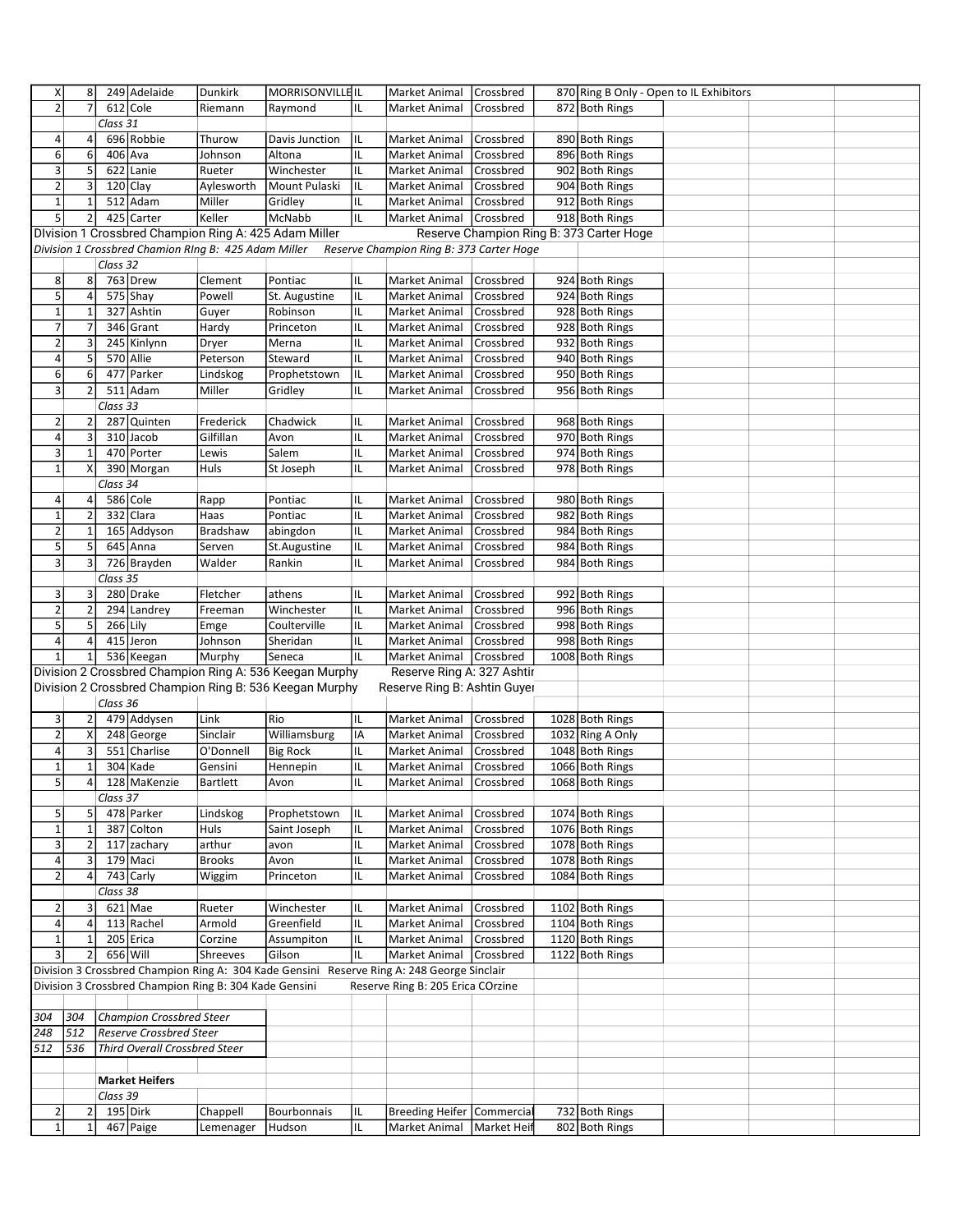| 3                         | $\vert$ 3      |            | 747 Gretchen                 | Willms                                | Gilman                                               | IL                      | Market Animal                    | Market Heif             | 816 Both Rings                          |                                                          |  |
|---------------------------|----------------|------------|------------------------------|---------------------------------------|------------------------------------------------------|-------------------------|----------------------------------|-------------------------|-----------------------------------------|----------------------------------------------------------|--|
| $\overline{4}$            | $\overline{4}$ |            | 410 Elizabeth                | Johnson                               | Havana                                               | IL                      | Market Animal                    | Market Heif             | 824 Both Rings                          |                                                          |  |
|                           |                | Class 40   |                              |                                       |                                                      |                         |                                  |                         |                                         |                                                          |  |
| 6                         | 3              |            | 330 Chancey                  | Haas                                  | Pontiac                                              | IL                      | Market Animal                    | Market Heif             | 900 Both Rings                          |                                                          |  |
| 4                         | 4              |            | $674$ Jon                    | Stevens                               | Cambridge                                            | IL                      | Market Animal                    | Market Heif             | 900 Both Rings                          |                                                          |  |
| 5                         | $\overline{2}$ |            | 240 Korbin                   | Down                                  | Wyoming                                              | IL                      | Market Animal                    | <b>Market Heif</b>      | 928 Both Rings                          |                                                          |  |
| $\ensuremath{\mathsf{3}}$ | Χ              |            | 299 Luke                     | Fulton                                | Troy                                                 | OH                      | Market Animal                    | Market Hei              |                                         | 940 Ring A Only - Open to IL and Out-of-State Exhibitors |  |
| $\mathbf 1$               | X              |            | 750 Beckett                  |                                       |                                                      | OH                      |                                  |                         |                                         | 940 Ring A Only - Open to IL and Out-of-State Exhibitors |  |
|                           | $\mathbf{1}$   |            |                              | Winegardner Lima                      |                                                      |                         | Market Animal                    | Market Heif             |                                         |                                                          |  |
| $\mathbf 2$               |                |            | 730 Emma                     | Wankel                                | Tallula                                              | IL                      | Market Animal                    | Market Heif             | 954 Both Rings                          |                                                          |  |
|                           |                | Class 41   |                              |                                       |                                                      |                         |                                  |                         |                                         |                                                          |  |
| $\mathbf 1$               | $\overline{2}$ |            | 648 Avery                    | Seys                                  | Coal valley                                          | IL                      | Market Animal                    | Market Heif             | 1020 Both Rings                         |                                                          |  |
| $\overline{2}$            | $\mathbf 1$    |            | 704 Sophie                   | Trainor                               | <b>Tower Hill</b>                                    | IL                      | Market Animal                    | Market Heif             | 1026 Both Rings                         |                                                          |  |
|                           |                |            |                              |                                       |                                                      |                         |                                  |                         |                                         |                                                          |  |
| 750                       | 467            |            | Champion Market Heifer       |                                       |                                                      |                         |                                  |                         |                                         |                                                          |  |
| 467                       | 730            |            | <b>Reserve Market Heifer</b> |                                       |                                                      |                         |                                  |                         |                                         |                                                          |  |
|                           |                |            |                              |                                       |                                                      |                         |                                  |                         |                                         |                                                          |  |
| 304                       | 304            |            |                              | Supreme Champion Market Animal        |                                                      |                         |                                  |                         |                                         |                                                          |  |
| 248                       | 512            |            |                              | <b>Reserve Champion Market Animal</b> |                                                      |                         |                                  |                         |                                         |                                                          |  |
| 512                       | 329            |            | Third Overall Market Animal  |                                       |                                                      |                         |                                  |                         |                                         |                                                          |  |
| 140                       | 536            |            | Fourth Overall Market Animal |                                       |                                                      |                         |                                  |                         |                                         |                                                          |  |
|                           |                |            |                              |                                       |                                                      |                         |                                  |                         |                                         |                                                          |  |
| 329                       | 260            |            | Fifth Overall Market Animal  |                                       |                                                      |                         |                                  |                         |                                         |                                                          |  |
|                           |                |            |                              |                                       |                                                      |                         |                                  |                         |                                         |                                                          |  |
|                           |                |            |                              |                                       |                                                      |                         |                                  |                         |                                         |                                                          |  |
|                           |                |            | <b>Commercial Heifers</b>    |                                       |                                                      |                         |                                  |                         |                                         |                                                          |  |
|                           |                | Class 42   |                              |                                       |                                                      |                         |                                  |                         |                                         |                                                          |  |
| $\mathbf 1$               | $\mathbf{1}$   |            | 158 Zadie                    | Bleuer                                | Newark                                               | IL                      | Breeding Heifer Commercial       |                         | 660 Both Rings                          |                                                          |  |
| X                         | $\overline{2}$ |            | 250 Adelaide                 | <b>Dunkirk</b>                        | <b>MORRISONVILLEIL</b>                               |                         | Breeding Heifer Commercial       |                         | 694 Ring B Only - Open to IL Exhibitors |                                                          |  |
|                           |                | Class $43$ |                              |                                       |                                                      |                         |                                  |                         |                                         |                                                          |  |
| 4                         | X              |            | 683 Preslie                  | Strader                               | Salem                                                | <b>MO</b>               | Breeding Heifer Commercial       |                         |                                         | 700 Ring A Only - Open to IL and Out-of-State Exhibitors |  |
| $\overline{7}$            | 5              |            | 167 Macklin                  | <b>Brady</b>                          | Lasalle                                              | IL.                     | Breeding Heifer Commercial       |                         | 732 Both Rings                          |                                                          |  |
| $\mathsf 3$               | $\overline{2}$ |            | 391 Morgan                   | Huls                                  | St Joseph                                            | IL                      | Breeding Heifer Commercia        |                         | 778 Both Rings                          |                                                          |  |
|                           |                |            |                              |                                       |                                                      |                         |                                  |                         |                                         |                                                          |  |
| 6                         | Χ              |            | 664 Chase                    | Sours                                 | <b>Illinois City</b>                                 | IL                      | Breeding Heifer Commercia        |                         |                                         | 778 Ring A Only - Open to IL and Out-of-State Exhibitors |  |
| $\mathbf 2$               | Χ              |            | 172 Abagayle                 | <b>Britton</b>                        | Olmsted                                              | IL                      | Breeding Heifer Commercia        |                         |                                         | 786 Ring A Only - Open to IL and Out-of-State Exhibitors |  |
| $\mathbf 1$               | $\mathbf{1}$   |            | 529 Ashlyn                   | Mool                                  | Lexington                                            | IL                      | Breeding Heifer Commercial       |                         | 786 Both Rings                          |                                                          |  |
| 5                         | 3              |            | 587 Abbie                    | Rapp                                  | Pontiac                                              | IL                      | Breeding Heifer Commercia        |                         | 794 Both Rings                          |                                                          |  |
| X                         | $\overline{4}$ |            | 192 Brady                    | Carroll                               | Carrollton                                           | IL                      | <b>Breeding Heifer Commercia</b> |                         | 794 Ring B Only - Open to IL Exhibitors |                                                          |  |
|                           |                | Class 44   |                              |                                       |                                                      |                         |                                  |                         |                                         |                                                          |  |
| $\mathbf 2$               | 4              |            | 722 Clay                     | Wadlow                                | Jerseyville                                          | IL                      | Breeding Heifer Commercia        |                         | 804 Both Rings                          |                                                          |  |
| 9                         | 8              |            | 127 MaKenzie                 | Bartlett                              | Avon                                                 | IL                      | Breeding Heifer Commercia        |                         | 814 Both Rings                          |                                                          |  |
| $\overline{7}$            | 6              |            | 204 Adleigh                  | Corrigan                              | Seneca                                               | IL                      | Breeding Heifer Commercia        |                         | 822 Both Rings                          |                                                          |  |
| 6                         | X              |            | 767 Karson                   | Sundberg                              |                                                      | IL                      | Breeding Heifer Commercia        |                         | 828 Both Rings                          |                                                          |  |
| 3                         | $\mathbf 2$    | 451        | Jackie                       | Lashmett                              | Winchester                                           | IL                      | Breeding Heifer Commercia        |                         | 838 Both Rings                          |                                                          |  |
| 5                         | 5              |            | 433 Cash                     | Kinsella                              | Wyoming                                              | IL                      | Breeding Heifer Commercia        |                         | 842 Both Rings                          |                                                          |  |
| $\overline{1}$            | $\mathbf 1$    |            | 349 Jess                     | Hawk                                  | Earlville                                            | $\overline{\mathsf{I}}$ | Breeding Heifer Commercial       |                         | 852 Both Rings                          |                                                          |  |
| $\,$ 8 $\,$               | $\overline{7}$ |            | 727 Lukas                    | Walker                                | Gilson                                               | IL                      | Breeding Heifer Commercial       |                         | 854 Both Rings                          |                                                          |  |
| $\pmb{4}$                 | 3              |            | 755 Brady                    | York                                  | Palestine                                            | IL                      | Breeding Heifer Commercial       |                         | 854 Both Rings                          |                                                          |  |
|                           |                |            |                              |                                       |                                                      |                         |                                  |                         |                                         |                                                          |  |
|                           |                |            |                              |                                       | Division I Champion Commercial Ring A: 349 Jess Hawk |                         |                                  | Ring B: 349 Jess Hawk   |                                         |                                                          |  |
|                           |                |            |                              |                                       | Division I Reserve Commercial RIng A: 529Ashlyn Mool |                         |                                  | Ring B: 529 Ashlyn Mool |                                         |                                                          |  |
|                           |                |            |                              |                                       |                                                      |                         |                                  |                         |                                         |                                                          |  |
|                           |                | Class 45   |                              |                                       |                                                      |                         |                                  |                         |                                         |                                                          |  |
| $\sqrt{4}$                | 5              |            | 561 Charles                  | Parr                                  | <b>Mason City</b>                                    | IL                      | Breeding Heifer Commercial       |                         | 864 Both Rings                          |                                                          |  |
| $\mathbf 2$               | $\overline{2}$ |            | $215$ Jack                   |                                       | Towanda                                              | IL                      | Breeding Heifer Commercia        |                         | 884 Both Rings                          |                                                          |  |
| $\overline{\mathbf{3}}$   | 3              |            | 138 Addison                  | Dameron<br><b>Bartlow</b>             | Monticello                                           | IL                      | Breeding Heifer Commercia        |                         | 886 Both Rings                          |                                                          |  |
|                           |                |            |                              |                                       |                                                      |                         |                                  |                         |                                         |                                                          |  |
| X                         | Χ              |            | $214$ Max                    | Dameron                               | Towanda                                              | IL                      | Breeding Heifer Commercial       |                         | 888 Both Rings                          |                                                          |  |
| $\mathbf 1$               |                |            | 466 Paige                    | Lemenager                             | Hudson                                               | IL                      | Breeding Heifer Commercial       |                         | 888 Both Rings                          |                                                          |  |
| 5                         | $\overline{4}$ |            | 227 Kyla                     | DeRycke                               | Annawan                                              | IL                      | Breeding Heifer Commercia        |                         | 890 Both Rings                          |                                                          |  |
|                           |                | Class 46   |                              |                                       |                                                      |                         |                                  |                         |                                         |                                                          |  |
| 6                         | 4              |            | 288 Cole                     | Freebairn                             | Ottawa                                               | IL                      | Breeding Heifer Commercial       |                         | 902 Both Rings                          |                                                          |  |
| $\mathbf 2$               | $\overline{2}$ | 209 Ella   |                              | Crane                                 | Lasalle                                              | IL                      | Breeding Heifer Commercia        |                         | 916 Both Rings                          |                                                          |  |
| 4                         | 5              |            | 398 Brody                    | Ingram                                | Winchester                                           | IL                      | Breeding Heifer Commercial       |                         | 916 Both Rings                          |                                                          |  |
| $\mathsf 3$               |                |            | 318 Cole                     | Glick                                 | LaPrairie                                            | IL                      | Breeding Heifer Commercia        |                         | 920 Both Rings                          |                                                          |  |
| 5                         | 6              |            | 198 Ainslie                  | Eident                                | Windsor                                              | IL                      | Breeding Heifer Commercial       |                         | 924 Both Rings                          |                                                          |  |
| $\mathbf 1$               | $\mathbf{1}$   |            | 724 Chloe                    | Wagner                                | Onarga                                               | IL                      | Breeding Heifer Commercia        |                         | 928 Both Rings                          |                                                          |  |
|                           |                |            |                              |                                       |                                                      |                         |                                  |                         |                                         |                                                          |  |
|                           |                |            |                              |                                       |                                                      |                         |                                  |                         |                                         |                                                          |  |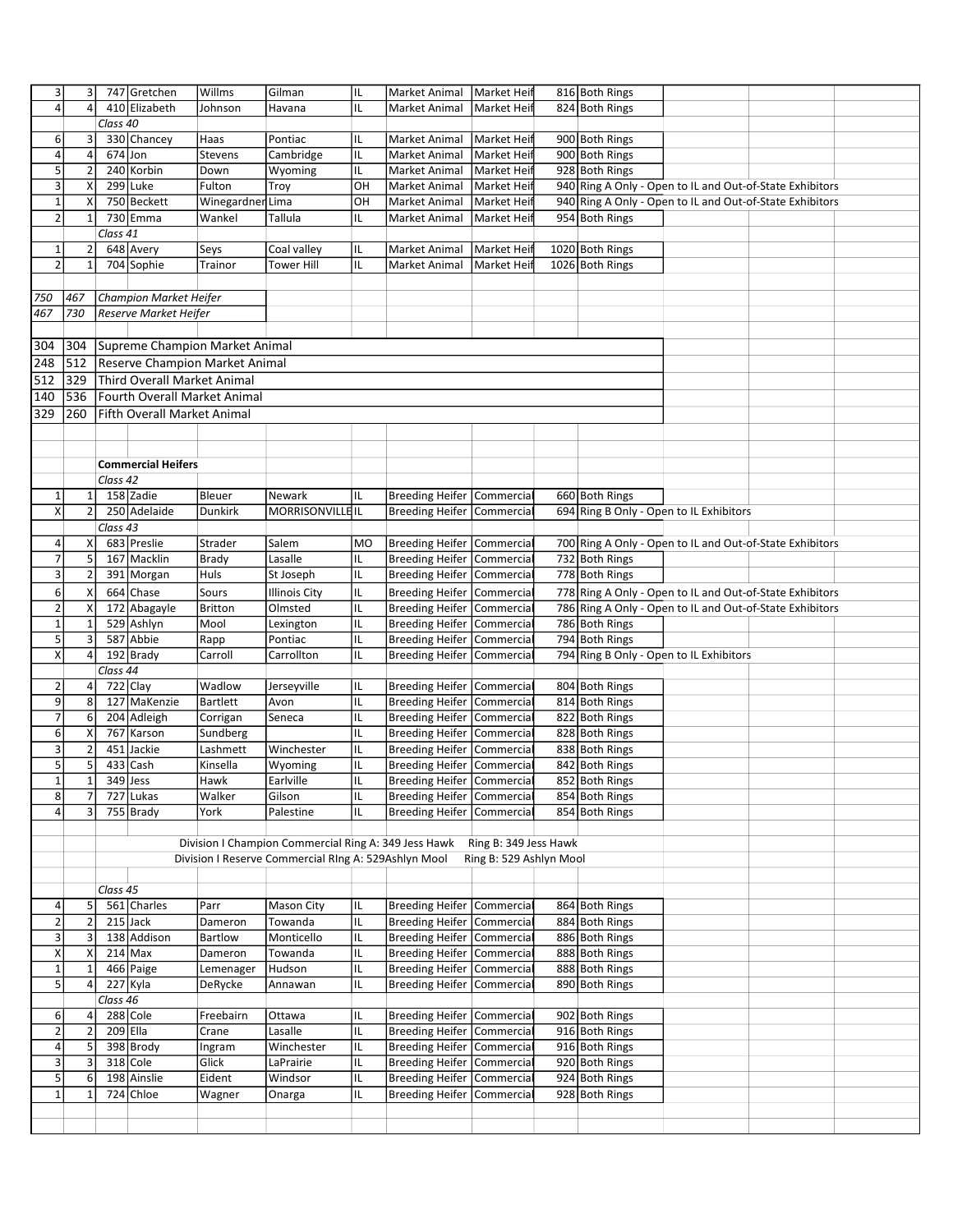|                           |                | Class $\overline{47}$ |                                |                |                                                                                        |     |                                                    |                               |                                          |  |  |
|---------------------------|----------------|-----------------------|--------------------------------|----------------|----------------------------------------------------------------------------------------|-----|----------------------------------------------------|-------------------------------|------------------------------------------|--|--|
| $\overline{2}$            | $\mathbf 1$    |                       | 312 Kylie                      | Gillespie      | Toulon                                                                                 | IL  | Breeding Heifer Commercia                          |                               | 938 Both Rings                           |  |  |
| $\ensuremath{\mathsf{3}}$ | $\mathbf{3}$   |                       | 177 emily                      | brooks         | prophetstown                                                                           | IL  | <b>Breeding Heifer Commercial</b>                  |                               | 940 Both Rings                           |  |  |
| $\sqrt{4}$                | 4              |                       | 471 Parker                     | Lewis          | Salem                                                                                  | IL  | Breeding Heifer Commercia                          |                               | 970 Both Rings                           |  |  |
| $\mathbf{1}$              | $\overline{2}$ |                       | 130 Brenna                     | Bartlow        | Monticello                                                                             | IL  | Breeding Heifer Commercia                          |                               | 978 Both Rings                           |  |  |
| $5\overline{)}$           | 5 <sup>1</sup> |                       | 658 Jenna                      | Siegel         | Morris                                                                                 | IL  | Breeding Heifer Commercia                          |                               | 992 Both Rings                           |  |  |
|                           |                |                       |                                |                |                                                                                        |     |                                                    |                               |                                          |  |  |
|                           |                |                       |                                |                |                                                                                        |     |                                                    |                               |                                          |  |  |
|                           |                |                       |                                |                | Division II Champion Commercial Ring A: 130 Brenna Bartlow Ring B: 466 Paige Lemenager |     |                                                    |                               |                                          |  |  |
|                           |                |                       |                                |                | Division II Reserve Commercial RIng A: 466 Paige Lemanger                              |     |                                                    | Ring B: 215 Jack Dameron      |                                          |  |  |
|                           |                | Class 48              |                                |                |                                                                                        |     |                                                    |                               |                                          |  |  |
| $\overline{7}$            | 8              |                       | 110 Klaire                     | Anderson       | Abingdon                                                                               | IL  | Breeding Heifer Commercia                          |                               | 1000 Both Rings                          |  |  |
| $\mathbf{2}$              | $\mathbf 1$    |                       | 160 Breckyn                    | Bloomberg      | Secor                                                                                  | IL  | <b>Breeding Heifer Commercia</b>                   |                               | 1000 Both Rings                          |  |  |
| X                         | X              |                       | $548$ Sam                      | Nightingale    | Orion                                                                                  | IL  | Breeding Heifer Commercia                          |                               | 1014 Both Rings                          |  |  |
| 5                         | 5              |                       | 282 Morgan                     | Flickinger     | Andalusia                                                                              | IL  | Breeding Heifer Commercia                          |                               | 1014 Both Rings                          |  |  |
| $\mathsf 3$               | $\mathbf{3}$   |                       | 185 Robby                      | Burchett       | Kewanee                                                                                | IL  | Breeding Heifer Commercia                          |                               | 1016 Both Rings                          |  |  |
| $\boldsymbol{6}$          | $\overline{7}$ |                       | 355 Johnathon                  | Heidenreich    | Ancona                                                                                 | IL  | Breeding Heifer Commercia                          |                               | 1020 Both Rings                          |  |  |
| X                         | 6              |                       | 358 Emily                      | Hessman        | Joy                                                                                    | IL  | Breeding Heifer Commercia                          |                               | 1020 Ring B Only - Open to IL Exhibitors |  |  |
| $\sqrt{4}$                | 4              |                       | 132 Braden                     | <b>Bartlow</b> | Monticello                                                                             | IL  | Breeding Heifer Commercia                          |                               | 1024 Both Rings                          |  |  |
| $1\,$                     | $\overline{2}$ |                       | 505 Amelia                     | Miller         | Gridley                                                                                | IL  | <b>Breeding Heifer Commercia</b>                   |                               | 1024 Both Rings                          |  |  |
|                           |                |                       |                                |                |                                                                                        |     |                                                    |                               |                                          |  |  |
|                           |                | Class 49              |                                |                |                                                                                        |     |                                                    |                               |                                          |  |  |
| 3                         | $\mathbf{3}$   |                       | 153 Brynna                     | Beutke         | Long Point                                                                             | IL  | Breeding Heifer Commercia                          |                               | 1044 Both Rings                          |  |  |
| $\mathbf 1$               | $\overline{2}$ |                       | 255 Kyle                       | Eathington     | Avon                                                                                   | IL  | Breeding Heifer Commercial                         |                               | 1048 Both Rings                          |  |  |
| $\overline{2}$            | $\mathbf{1}$   |                       | 194 MACIE                      | CARROLL        | Mt Carroll                                                                             | IL  | Breeding Heifer Commercia                          |                               | 1094 Both Rings                          |  |  |
|                           |                | Class $50$            |                                |                |                                                                                        |     |                                                    |                               |                                          |  |  |
| $\overline{2}$            | $\overline{2}$ |                       | 635 Lizzie                     | Schafer        | Owaneco                                                                                | IL  | <b>Breeding Heifer Commercia</b>                   |                               | 1128 Both Rings                          |  |  |
| $\mathbf{1}$              | 1              |                       | 576 Carter                     | Preston        | Reynolds                                                                               | IL  | Breeding Heifer Commercia                          |                               | 1234 Both Rings                          |  |  |
|                           |                |                       |                                |                |                                                                                        |     |                                                    |                               |                                          |  |  |
|                           |                |                       |                                |                | Division III Champion Commercial Ring A: 255 Kyle Eathington                           |     |                                                    | Ring B: 160 Breckyn Bloomberg |                                          |  |  |
|                           |                |                       |                                |                | Division III Reserve Commercial Ring A: 505 Amelia Miller                              |     |                                                    | Ring B:505 Amelia Miller      |                                          |  |  |
|                           |                |                       |                                |                |                                                                                        |     |                                                    |                               |                                          |  |  |
|                           |                |                       |                                |                | Champion Commercial Heifer Ring A: 130 Brenna Bartlow                                  |     | Ring B: 349 Jess Hawk                              |                               |                                          |  |  |
|                           |                |                       |                                |                |                                                                                        |     |                                                    |                               |                                          |  |  |
|                           |                |                       |                                |                | Reserve Champion Commercial Heifer RIng A: 255 Kyle Eathington                         |     |                                                    | RIng B: 466 Paige Lemenager   |                                          |  |  |
|                           |                |                       |                                |                |                                                                                        |     |                                                    |                               |                                          |  |  |
|                           |                |                       | <b>Hereford Heifers</b>        |                |                                                                                        |     |                                                    |                               |                                          |  |  |
|                           |                | Class 51              |                                |                |                                                                                        |     |                                                    |                               |                                          |  |  |
| $\overline{2}$            | 3              |                       | 543 Reed                       | Naughton       | Atlanta                                                                                | IL  | Breeding Heifer   Horned Her ######   Both Rings   |                               |                                          |  |  |
| 5                         | $\mathbf{2}$   |                       | $174$ Rex                      | <b>Brooks</b>  | Mason City                                                                             | IL  | Breeding Heifer   Horned Her ###### Both Rings     |                               |                                          |  |  |
| $\overline{a}$            | $\pmb{4}$      |                       | 532 Dellana                    | Muck           | Caledonia                                                                              | IL  | Breeding Heifer   Horned Her ######   Both Rings   |                               |                                          |  |  |
| $1\,$                     | $\mathbf 1$    |                       | 678 Stetson                    | Storey         | Stockton                                                                               | IL  | Breeding Heifer   Horned Her ######   Both Rings   |                               |                                          |  |  |
| 3                         | 5              |                       | 608 Morgan                     | Richardson     | Capron                                                                                 | IL  | Breeding Heifer Horned Her ###### Both Rings       |                               |                                          |  |  |
|                           |                | Class 52              |                                |                |                                                                                        |     |                                                    |                               |                                          |  |  |
| $\mathbf{1}$              | 1              |                       | 672 Houston                    | Stapleton      | Clinton                                                                                | IL  | Breeding Heifer   Horned Her ######   Both Rings   |                               |                                          |  |  |
| $\overline{2}$            | $\overline{2}$ |                       | 602 Riley                      | Rhodes         | Carlinville                                                                            | IL  | Breeding Heifer Horned Her ###### Both Rings       |                               |                                          |  |  |
| 5                         |                |                       | 605 Brayden                    |                | Jacksonville                                                                           | IL  | Breeding Heifer Horned Her ###### Both Rings       |                               |                                          |  |  |
|                           | 5              |                       |                                | Richardson     |                                                                                        |     |                                                    |                               |                                          |  |  |
| 7                         | 6              |                       | 106 Lilly                      | Anderson       | Morton                                                                                 | IL. | Breeding Heifer   Horned Her ######   Both Rings   |                               |                                          |  |  |
| $\mathsf 3$               | $\overline{3}$ | 633 Ty                |                                | Schaefer       | Columbia                                                                               | IL  | Breeding Heifer   Horned Her ######   Both Rings   |                               |                                          |  |  |
| $\pmb{4}$                 | 4              |                       | 499 Aliyah                     | McRae          | Sherrard                                                                               | IL  | Breeding Heifer   Horned Her ######   Both Rings   |                               |                                          |  |  |
| 6                         | $\overline{7}$ |                       | 758 Reagan                     | Kasper         | Poplar Grove                                                                           | IL  | Breeding Heifer   Horned Her ######   Both Rings   |                               |                                          |  |  |
|                           |                | Class 53              |                                |                |                                                                                        |     |                                                    |                               |                                          |  |  |
| 3                         | $\mathbf{1}$   |                       | 108 Allie                      | Anderson       | Morton                                                                                 | IL  | Breeding Heifer   Horned Her ######   Both Rings   |                               |                                          |  |  |
| $\pmb{\mathsf{X}}$        | x              |                       | 154 Molly                      | <b>Biggs</b>   | Dixon                                                                                  | IL  | Breeding Heifer Horned Her ###### Both Rings       |                               |                                          |  |  |
| $\mathbf{2}$              | $\overline{4}$ |                       | 411 Megan                      | Johnson        | Genoa                                                                                  | IL  | Breeding Heifer   Horned Her ######   Both Rings   |                               |                                          |  |  |
| $\pmb{4}$                 | $\overline{2}$ |                       | 533 Dellana                    | Muck           | Caledonia                                                                              | IL  | Breeding Heifer   Horned Her ###### Both Rings     |                               |                                          |  |  |
| $\mathbf 1$               | $\overline{3}$ |                       | $122$ Ella                     | Bane           | Towanda                                                                                | IL  | Breeding Heifer Horned Her ###### Both Rings       |                               |                                          |  |  |
|                           |                | Class 54              |                                |                |                                                                                        |     |                                                    |                               |                                          |  |  |
| $\overline{2}$            |                |                       | 378 Rachel                     | Hood           |                                                                                        | IL  | Breeding Heifer   Horned Her ######   Both Rings   |                               |                                          |  |  |
|                           | $\overline{2}$ |                       |                                |                | Industry                                                                               |     |                                                    |                               |                                          |  |  |
| $\mathbf 1$               | $1\vert$       |                       | 729 Elaina                     | Walsh          | Godfrey                                                                                | IL  | Breeding Heifer   Horned Her ######   Both Rings   |                               |                                          |  |  |
|                           |                | Class 55              |                                |                |                                                                                        |     |                                                    |                               |                                          |  |  |
| $1\,$                     | $\mathbf{1}$   |                       | 632 Kira                       | Sayre          | Arenzville                                                                             | IL  | Breeding Heifer   Horned Her ######   Both Rings   |                               |                                          |  |  |
|                           |                |                       |                                |                |                                                                                        |     |                                                    |                               |                                          |  |  |
|                           |                |                       |                                |                | Champion Hereford Heifer Ring A: 672 Houston Stapleton                                 |     | Ring B: 678 Stetson Storey                         |                               |                                          |  |  |
|                           |                |                       |                                |                | Reserve Hereford Heifer Ring A: 602 Riley Rhodes                                       |     | Ring B: 672 Houston Stapleton                      |                               |                                          |  |  |
|                           |                |                       |                                |                |                                                                                        |     |                                                    |                               |                                          |  |  |
|                           |                |                       | <b>Polled Hereford Heifers</b> |                |                                                                                        |     |                                                    |                               |                                          |  |  |
|                           |                | Class 56              |                                |                |                                                                                        |     |                                                    |                               |                                          |  |  |
| $\overline{2}$            | 2              |                       | 582 Brynley                    | Pyszka         | LaSalle                                                                                | IL  | Breeding Heifer   Polled Here #######   Both Rings |                               |                                          |  |  |
| $\sqrt{4}$                | $\overline{4}$ |                       | 347 Chase                      | Hattan         | Varna                                                                                  | IL  | Breeding Heifer   Polled Here ######   Both Rings  |                               |                                          |  |  |
|                           |                |                       |                                |                |                                                                                        |     |                                                    |                               |                                          |  |  |